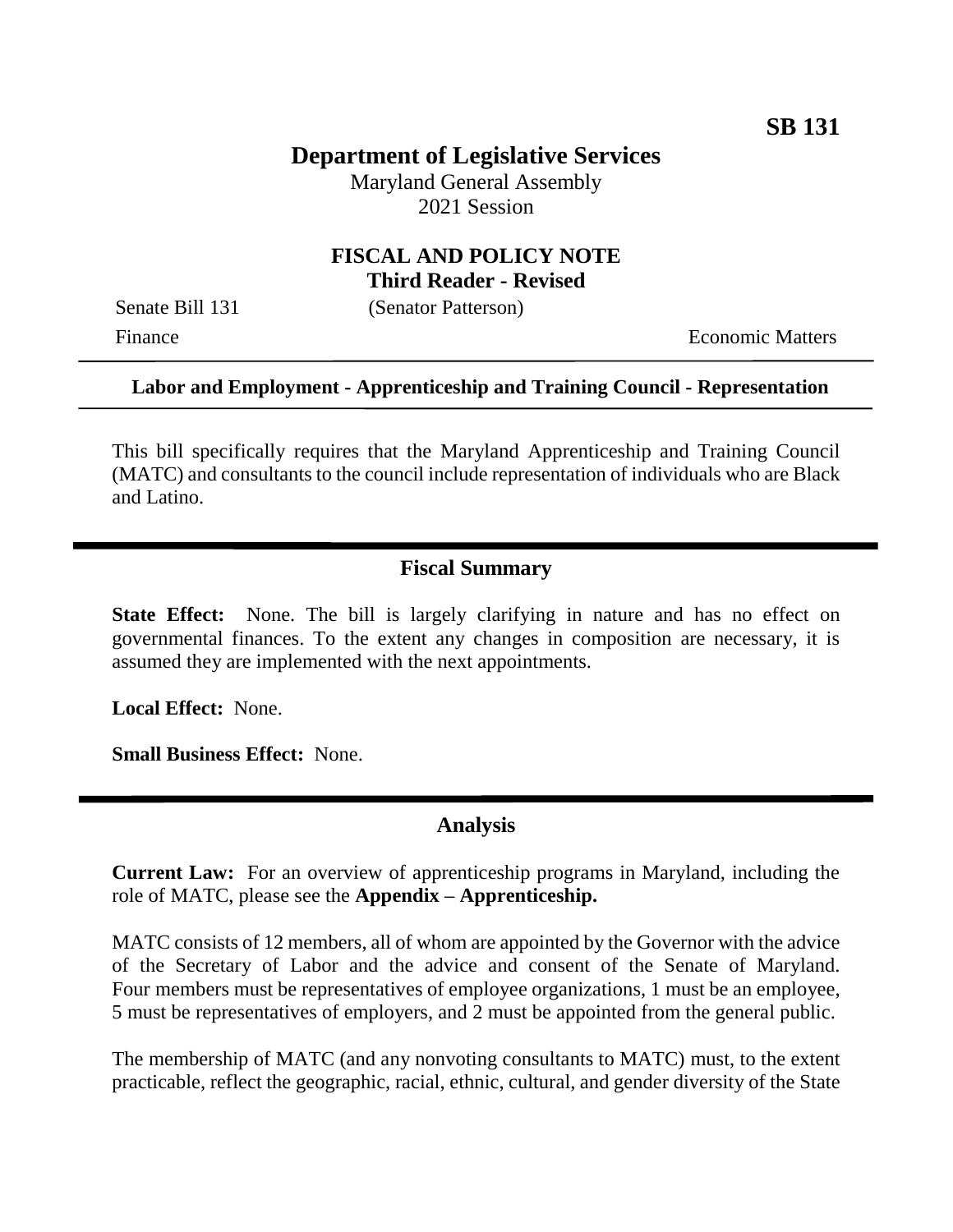and must include representation by individuals with disabilities. Of MATC's current 11 members (there is 1 vacancy), 3 are people of color and 3 are women.

## **Additional Information**

**Prior Introductions:** None.

**Designated Cross File:** HB 726 (Delegate Ivey) - Economic Matters.

**Information Source(s):** Maryland Department of Labor; Department of Legislative Services

| <b>Fiscal Note History:</b> | First Reader - February 3, 2021         |
|-----------------------------|-----------------------------------------|
| rh/mcr                      | Third Reader - March 18, 2021           |
|                             | Revised - Amendment(s) - March 18, 2021 |

Analysis by: Michael E. Sousane Direct Inquiries to:

(410) 946-5510 (301) 970-5510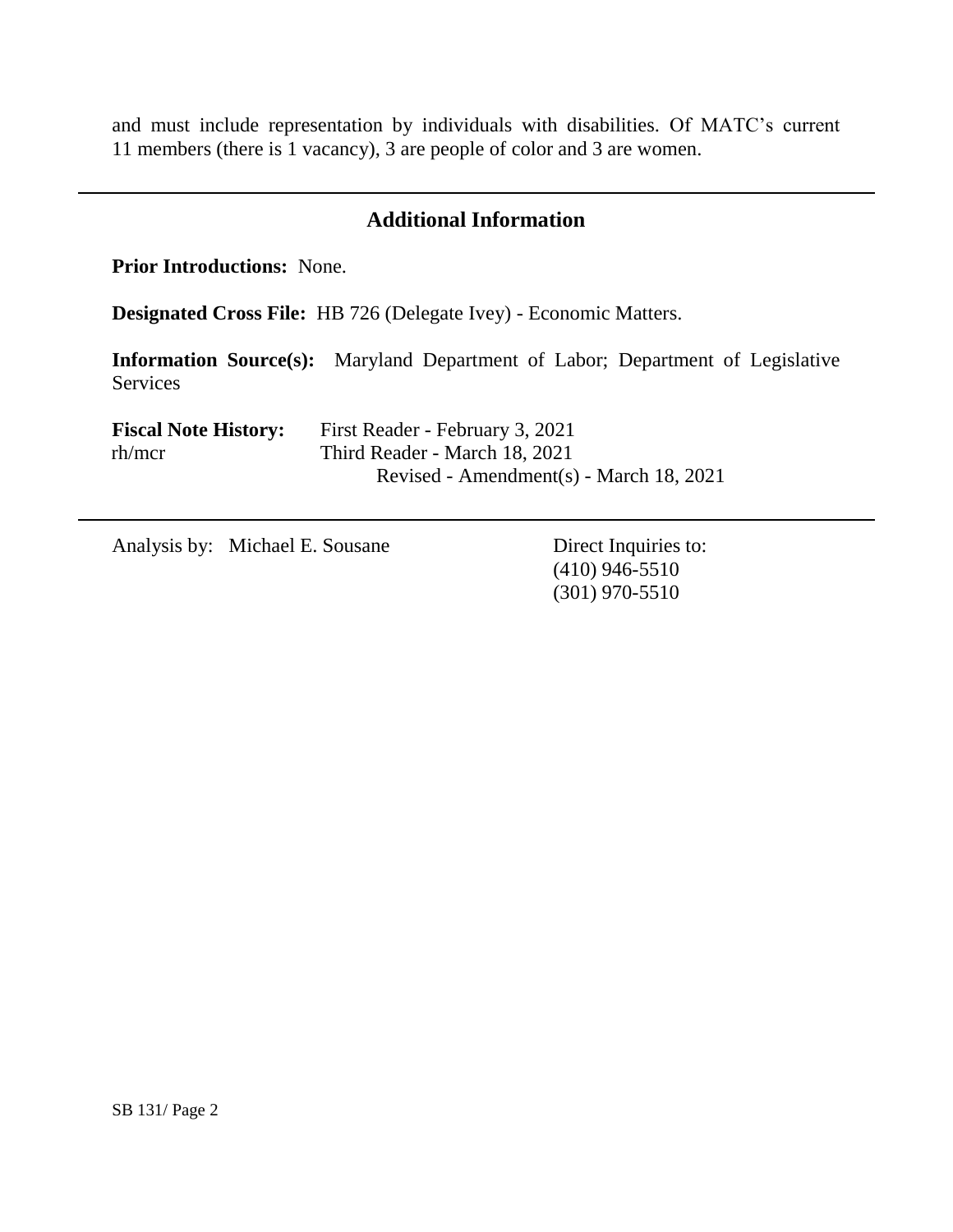Generally, apprenticeship is a voluntary, industry-sponsored system that prepares individuals for occupations typically requiring high-level skills and related technical knowledge. Apprenticeships are sponsored by one or more employers and may be administered solely by the employer or jointly by management and labor groups. An apprentice receives supervised, structured, on-the-job training under the direction of a skilled journeyperson and related technical instruction in a specific occupation. Apprenticeships are designed to meet the workforce needs of the program sponsor. Many industry sponsors use apprenticeship as a method to train employees in the knowledge necessary to become a skilled worker. This also means the number of apprenticeships available is dependent on the current workforce needs of the industry and the capacity and willingness of employers to supervise them.

Apprenticeships are available to individuals age 16 and older; an employer, however, may set a higher entry age. By law, individuals must be age 18 to apprentice in hazardous occupations. Apprenticeships last from one to six years, although most are three to four years, and involve a minimum of 144 hours of classroom instruction per year and at least 2,000 hours per year of on-the-job training. A national apprenticeship and training program was established in federal law in 1937 with the passage of the National Apprenticeship Act, also known as the Fitzgerald Act. The purpose of the Act was to promote national standards of apprenticeship and to safeguard the welfare of apprentice workers.

Along with [24 other states and the District of Columbia,](https://www.dol.gov/agencies/eta/apprenticeship/contact) Maryland has chosen to operate its own apprenticeship programs under the federal law. The Division of Workforce Development and Adult Learning (DWDAL) within the Maryland Department of Labor is responsible for the daily oversight of State apprenticeship programs. More specifically, DWDAL approves new apprenticeship programs, changes to current programs, and compliance with State and federal requirements. The approval process involves assessing the appropriateness of an apprenticeship program in a proposed industry, the education that will be provided to the apprentice, the current staffing level of the entity proposing the program to determine whether adequate supervision can be provided, recruitment and retention efforts, and the overall operations of the entity. The Maryland Apprenticeship and Training Council serves in an advisory role for legislation and regulations, recommending changes to update apprenticeship laws.

As of December 2019, there were 10,442 apprentices registered, and there were 3,781 participating employers and 162 program sponsors. During calendar 2019, the State added 17 new apprenticeship programs and reactivated 2 apprenticeship programs. Since